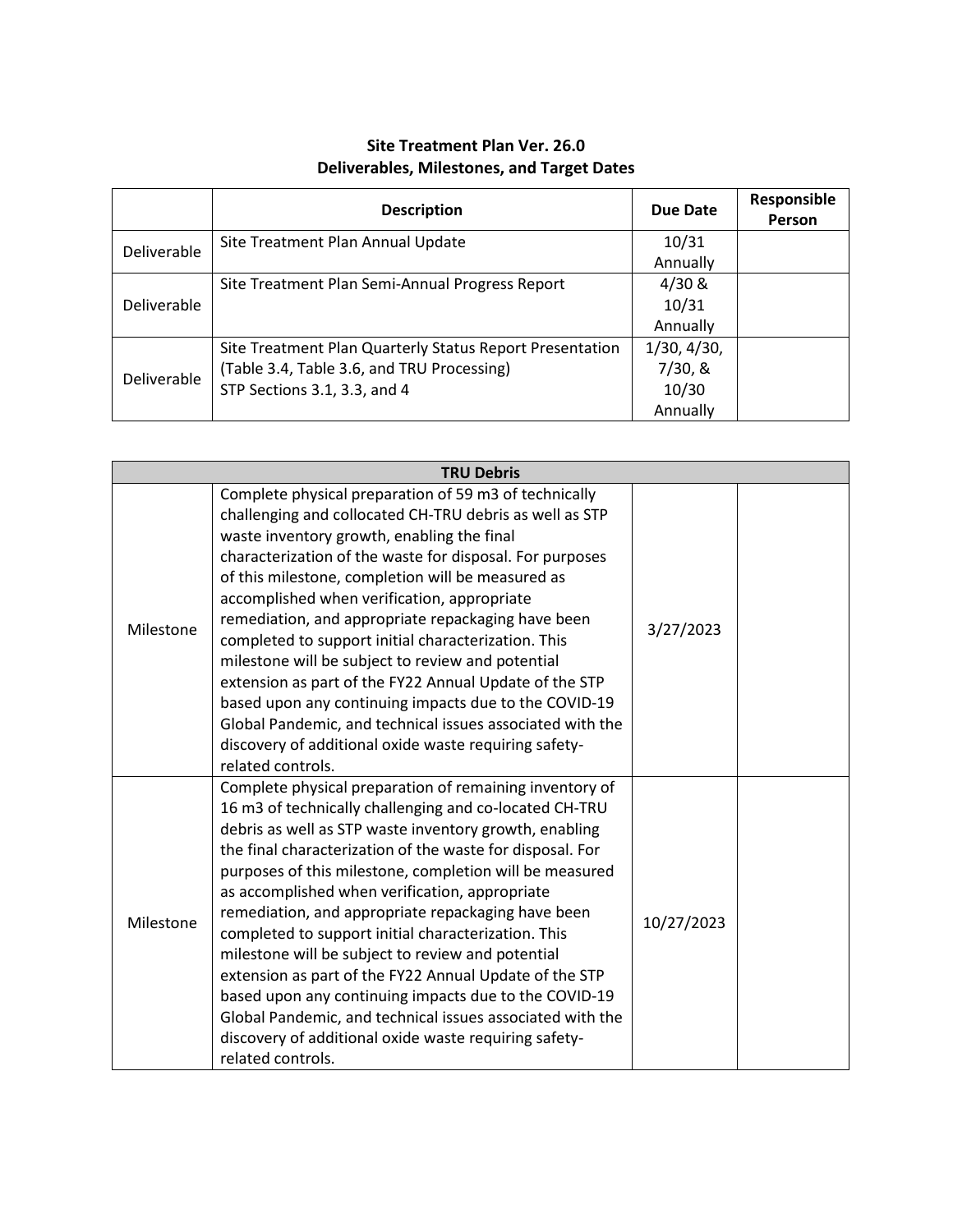| Milestone         | Complete physical preparation of the remaining<br>inventory of 22 m3 of RH-TRU debris inventory, enabling<br>the final characterization of the waste for disposal. For<br>purposes of this milestone, completion will be measured<br>as accomplished when verification, appropriate<br>remediation, and appropriate repackaging have been<br>completed to support initial characterization. This<br>milestone will be subject to review and potential<br>extension as part of the FY22 Annual Update of the STP<br>based upon any continuing impacts due to the COVID-19<br>Global Pandemic, technical issues associated with the<br>discovery of additional oxide waste requiring safety-<br>related controls, and waste subject to specialized<br>requirements. | 10/27/2023 |  |
|-------------------|-------------------------------------------------------------------------------------------------------------------------------------------------------------------------------------------------------------------------------------------------------------------------------------------------------------------------------------------------------------------------------------------------------------------------------------------------------------------------------------------------------------------------------------------------------------------------------------------------------------------------------------------------------------------------------------------------------------------------------------------------------------------|------------|--|
| Milestone         | Accomplish final WIPP certification of all remaining RH-<br>TRU debris waste inventory, as shown in Table 4.1 of the<br>STP. (Date extended due to additional certification<br>requirements under WIPP WAC, revision 8. TDEC<br>recognizes that as of the WIPP WAC, revision 8, final<br>WIPP certification is managed by the DOE Carlsbad Field<br>Office.) This milestone will be subject to review and<br>potential extension as part of the FY22 Annual Update of<br>the STP based upon any continuing impacts due to the<br>COVID-19 Global Pandemic, technical issues associated<br>with the discovery of additional oxide waste, and waste<br>subject to specialized requirements.                                                                         | 12/27/2023 |  |
| Milestone         | Accomplish final WIPP certification of all remaining<br>inventory of CH-TRU debris waste inventory, as shown in<br>Table 4.1 of the STP. (Date extended due to additional<br>certification requirements under WIPP WAC, revision 8.<br>TDEC recognizes that as of the WIPP WAC, revision 8,<br>final WIPP certification is managed by the DOE Carlsbad<br>Field Office.) This milestone will be subject to review and<br>potential extension as part of the FY22 Annual Update of<br>the STP based upon any continuing impacts due to the<br>COVID-19 Global Pandemic, and technical issues<br>associated with the discovery of additional oxide waste<br>requiring safety-related controls.                                                                      | 12/27/2023 |  |
| <b>TRU Sludge</b> |                                                                                                                                                                                                                                                                                                                                                                                                                                                                                                                                                                                                                                                                                                                                                                   |            |  |
| Milestone         | Complete sludge test area construction.                                                                                                                                                                                                                                                                                                                                                                                                                                                                                                                                                                                                                                                                                                                           | 6/30/2022  |  |
| Milestone         | Provide status report on mock-up testing.                                                                                                                                                                                                                                                                                                                                                                                                                                                                                                                                                                                                                                                                                                                         | 11/30/2022 |  |
| Milestone         | Complete mock-up testing for sludge processing.                                                                                                                                                                                                                                                                                                                                                                                                                                                                                                                                                                                                                                                                                                                   | 1/30/2024  |  |
| Target            | Provide a preliminary (60%) design for the full-scale<br>sludge processing facility.                                                                                                                                                                                                                                                                                                                                                                                                                                                                                                                                                                                                                                                                              | 9/30/2026  |  |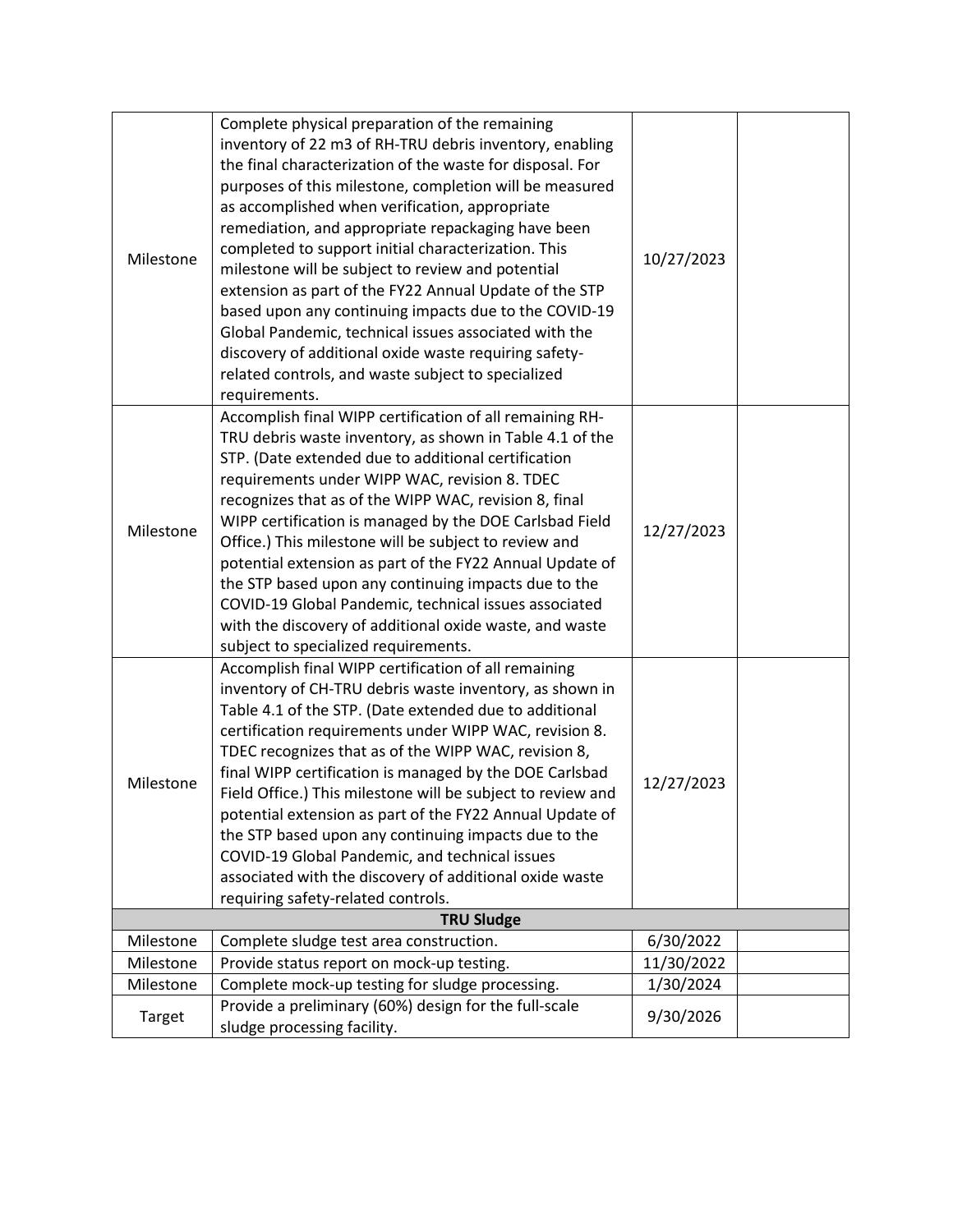| Trench 13                                            |                                                                                                                                                                                                                                                                                                                                 |                                        |  |  |
|------------------------------------------------------|---------------------------------------------------------------------------------------------------------------------------------------------------------------------------------------------------------------------------------------------------------------------------------------------------------------------------------|----------------------------------------|--|--|
| Target                                               | Submit to TDEC a revised Engineering Evaluation for<br>removal and disposal of the waste from Trench 13.                                                                                                                                                                                                                        | 9/30/2035                              |  |  |
| Target                                               | Begin work to remove and dispose the waste from Trench<br>13.                                                                                                                                                                                                                                                                   | 9/30/2037                              |  |  |
|                                                      | <b>Sodium and Lithium Shields</b>                                                                                                                                                                                                                                                                                               |                                        |  |  |
| Milestone                                            | Submit a report describing the status of and steps taken<br>to find a treatment and disposal option for the sodium<br>and lithium shields.                                                                                                                                                                                      | 3/31/2022                              |  |  |
| <b>ETTP Newly Discovered High Rad MLLW Container</b> |                                                                                                                                                                                                                                                                                                                                 |                                        |  |  |
| Milestone                                            | Submit an update describing the status of and steps<br>taken to find a treatment and disposal option for this<br>waste.                                                                                                                                                                                                         | 9/30/2022                              |  |  |
|                                                      | <b>No-Path to Disposal</b>                                                                                                                                                                                                                                                                                                      |                                        |  |  |
| Milestone                                            | Complete shipment of MLLW with Dioxin and Furan<br>Codes to a treatment facility after appropriate treatment<br>technology becomes available at a facility with the<br>necessary permits and licenses, approval to receive the<br>waste is in place, and the treatment facility is<br>operationally ready to receive the waste. | <b>TBD</b>                             |  |  |
| Milestone                                            | Complete a liquid-phase dioxin and furan waste<br>treatment study and submit a report to TDEC describing<br>the results of the treatment study                                                                                                                                                                                  | 12/31/2021<br>Extended to<br>1/31/2022 |  |  |